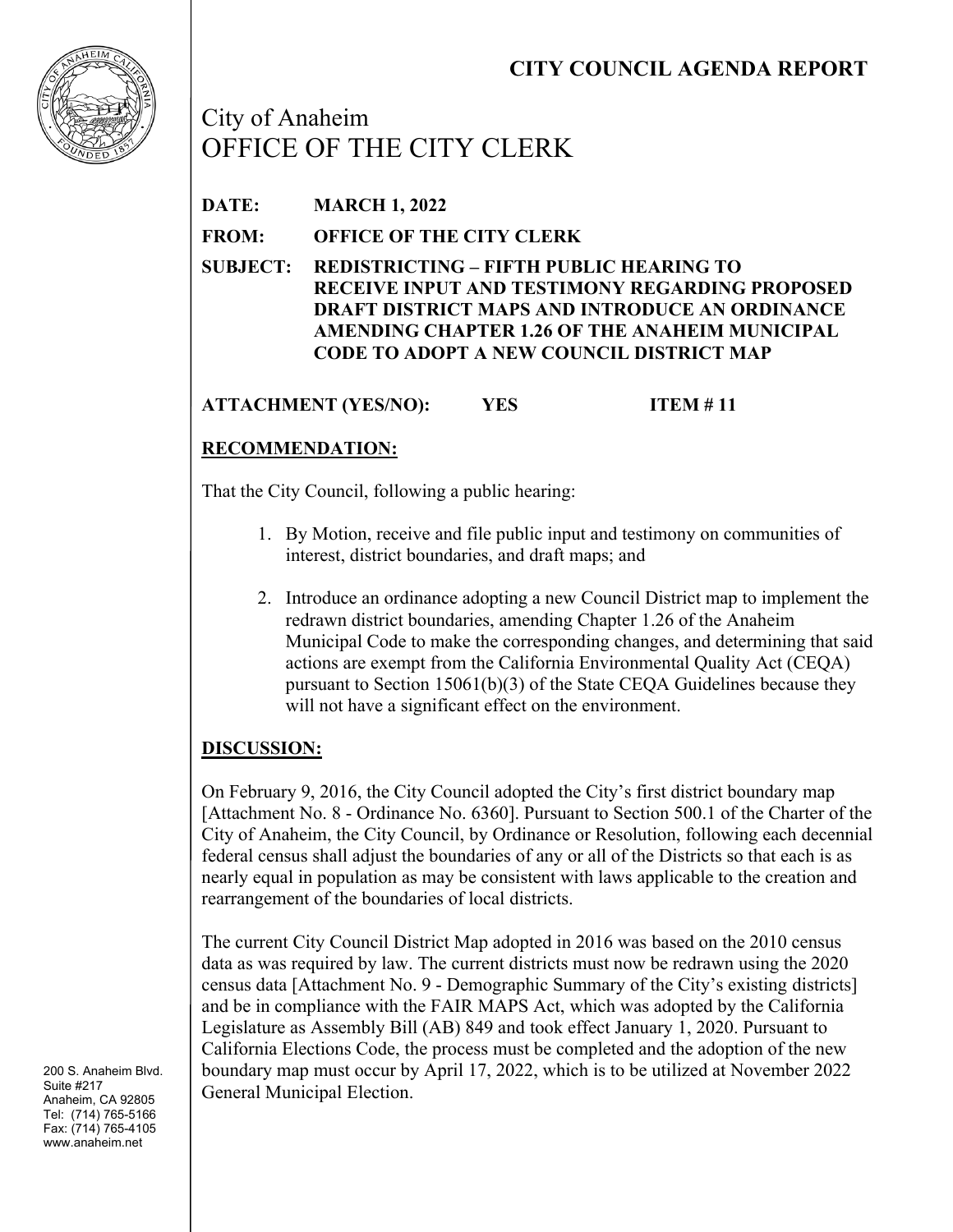## *PROCEDURAL REQUIREMENTS FOR REDISTRICTING*

The FAIR MAPS Act provides specific procedural requirements the City Council must meet before adopting a final map of district boundaries in the redistricting process. The City must hold at least four public hearings that enable community members to provide input regarding the composition of the City Council Districts.

In addition, the FAIR MAPS Act requires the City Council to adopt district boundaries using specific criteria as set forth in the following order of priority:

- 1. To the extent practicable, City Council Districts shall be geographically contiguous.
- 2. To the extent practicable, the geographic integrity of any local neighborhood or local community of interest shall be respected in a manner that minimizes its division. A "community of interest" is a population that shares common social or economic interests that should be included within a single district for purposes of its effective and fair representation.
- 3. City Council District boundaries should be easily identifiable and understandable by residents.
- 4. To the extent practicable, and where it does not conflict with the preceding criteria in this subdivision, City Council Districts shall be drawn to encourage geographical compactness.

#### *PUBLIC HEARINGS*

Public hearings were held on August 10, 2021, October 5, 2021, November 2, 2021, and January 25, 2022 where presentations were provided by staff and the City's demographer, Dr. Justin Levitt from National Demographics Corporation, Inc. (NDC), on the redistricting process and criteria and the 2020 Census data; demonstration of paper and online mapping tools available for public participation; and direction was provided to staff and NDC by the City Council on district boundary mapping alternatives to be explored. Additionally, these hearings provided opportunities for public participation, input, comment, and testimony on the redistricting process, communities of interest, and potential district boundary adjustments for consideration.

During the January 25 public hearing, the City Council considered fifteen (15) draft district maps submitted by the public, including maps prepared by NDC based on testimony from the community at Redistricting Community Meetings. Following the close of the public hearing, the City Council narrowed the pool of maps to four (4) focus maps [MAP 102, MAP 104, MAP 106, and MAP 114]. In addition, the City Council requested that NDC explore map alternatives based on comments made by the City Council and the public during the January 25 public hearing [MAP 116 and MAP 117]. It should be noted that the criteria in the FAIR MAPS Act were carefully considered, as well as the City Council's desire to maintain existing communities of interest identified during the City's initial districting process in 2015-2016.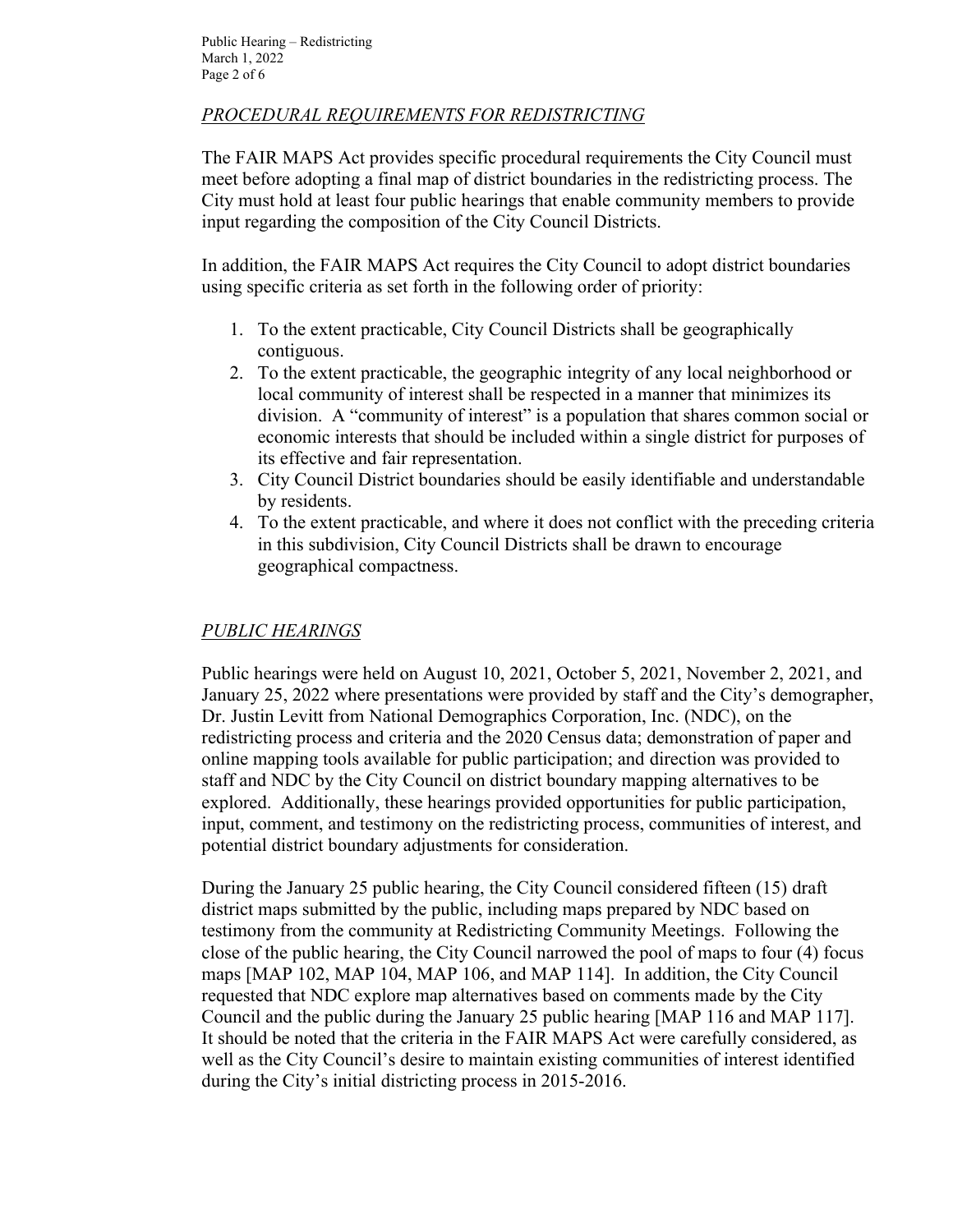Public Hearing – Redistricting March 1, 2022 Page 3 of 6

The public was encouraged to review and offer comments and/or revisions to the focus maps by February 18, 2022 at 5:00 p.m., so they may be included in the packet for presentation to the City Council at the March 1, 2022 public hearing.

The March 1, 2022 duly noticed public hearing represents the fifth in a series of public hearings in order to complete the redistricting process. At the March 1 public hearing, it is anticipated that the City Council will 1) consider the six (6) focus maps; 2) receive and file public input and testimony on communities of interest, district boundaries, and draft maps; and 3) if so desired, introduce an ordinance adopting a new Council District map to implement the redrawn district boundaries.

| <b>Date</b>                                                                                                       | <b>Action</b>                                                                                                                                                                                                                                                                                                                                      |  |
|-------------------------------------------------------------------------------------------------------------------|----------------------------------------------------------------------------------------------------------------------------------------------------------------------------------------------------------------------------------------------------------------------------------------------------------------------------------------------------|--|
| <b>Workshop</b><br>July 13, 2021                                                                                  | Overview of Redistricting Process.                                                                                                                                                                                                                                                                                                                 |  |
| 1st Public Hearing<br><b>August 10, 2021</b>                                                                      | Overview of FAIR MAPS Act<br>requirements, process, and criteria<br>Discussion of "Communities of Interest"<br>Presentation of mapping tool options for<br>public participation<br>Public input and comments                                                                                                                                       |  |
| <b>Community Redistricting Meetings</b><br>September 2021<br>[Seven (7) meetings, including a<br>virtual meeting] | Review of the redistricting process<br>Ξ.<br>Discussion of "Communities of Interest"<br>Demonstration of mapping tool options<br>Public input and comments on communities<br>of interest                                                                                                                                                           |  |
| 2nd Public Hearing<br>October 5, 2021                                                                             | Review of FAIR MAPS Act requirements,<br>-<br>process, and criteria<br>Discussion of "Communities of Interest"<br>Review of mapping tool options for public<br>participation<br>Public input and comments                                                                                                                                          |  |
| <b>Neighborhood Services - District</b><br><b>Meetings</b><br>October 2021<br>[six $(6)$ in-person meetings]      | <b>Update on the Redistricting Process</b><br>٠<br>Review of mapping tool options for public<br>$\overline{\phantom{0}}$<br>participation<br>Encouraged written comments and/or<br>$\overline{\phantom{a}}$<br>submittal of a proposed map(s) by<br>October 22, 2021 for presentation at the<br>3 <sup>rd</sup> public hearing on November 2, 2021 |  |

#### **City of Anaheim Redistricting Process Recap**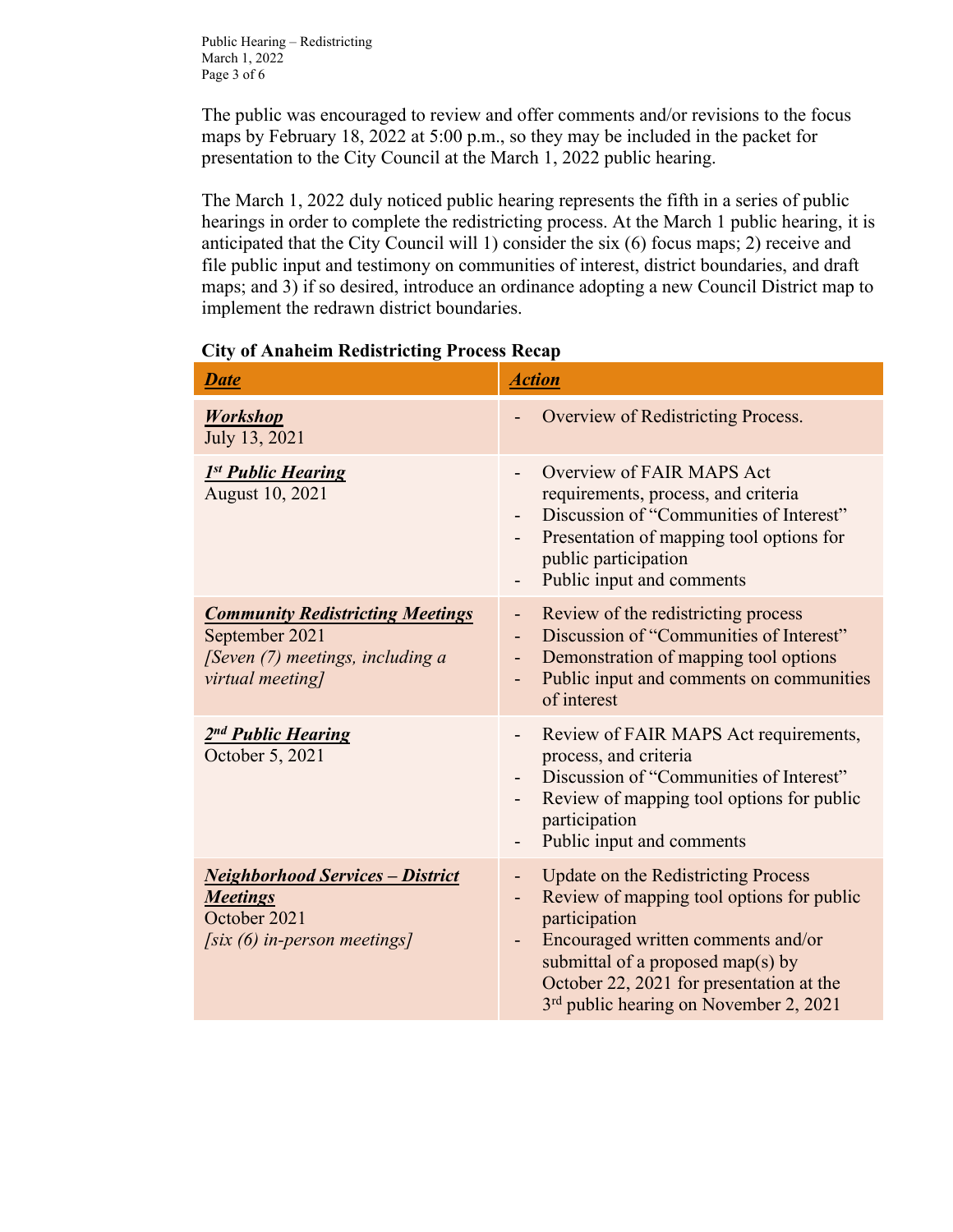| <b>Date</b>                                                                                                                 | <b>Action</b>                                                                                                                                                                                                                                                                                                                                                                                                                                                                                                                                                       |  |
|-----------------------------------------------------------------------------------------------------------------------------|---------------------------------------------------------------------------------------------------------------------------------------------------------------------------------------------------------------------------------------------------------------------------------------------------------------------------------------------------------------------------------------------------------------------------------------------------------------------------------------------------------------------------------------------------------------------|--|
| 3rd Public Hearing<br>November 2, 2021                                                                                      | Review of FAIR MAPS Act requirements,<br>process, criteria, and "Communities of<br>Interest"<br>Presentation of nine (9) proposed draft<br>$\sim$<br>City Council District maps [six (6) public<br>submissions; three (3) NDC submittals<br>based on community comments]<br>Review of mapping tool options<br>-<br>Public input and comments<br>-                                                                                                                                                                                                                   |  |
| <b>Community Redistricting Meetings</b><br>November – December 2021<br>[Seven (7) meetings, including a<br>virtual meeting] | Review of the redistricting process<br>-<br>Presentation of the nine (9) proposed draft<br>City Council District maps presented at the<br>November 2, 2021 public hearing<br>Demonstration of mapping tool options<br>$\overline{\phantom{0}}$<br>Public input on communities of interest<br>Encouraged written comments and/or<br>submittal of proposed maps by December<br>30, 2021 for consideration at the January 11<br>public hearing (continued to January 25)                                                                                               |  |
| 4 <sup>th</sup> Public Hearing<br>January 25, 2022<br>(continued from January 11, 2022)                                     | Review of FAIR MAPS Act requirements,<br>$\overline{\phantom{0}}$<br>process, criteria, and "Communities of<br>Interest"<br>Presentation of fifteen (15) proposed draft<br>٠<br>City Council District maps [twelve (12)<br>public submissions; three (3) NDC<br>submittals based on community comments<br>at Community Redistricting Meetings]<br>Review of mapping tool options for public<br>٠<br>participation<br>Public input and comments<br>Four (4) Focus Maps selected by the City<br><b>Council and direction to NDC on mapping</b><br><i>alternatives</i> |  |
| <b>Neighborhood Services - District</b><br><b>Meetings</b><br>February 2022<br>[three $(3)$ virtual meetings]               | Update on the Redistricting Process<br>Presentation of the four (4) focus maps<br>$\overline{\phantom{0}}$<br>selected by the City Council; and two (2)<br>alternative maps created by NDC based on<br>comments by the City Council and public at<br>the January 25, 2022 public hearing<br>Encouraged written comments and/or<br>$\overline{\phantom{0}}$<br>submittal of a proposed map(s) by February<br>18, 2022 for presentation at the<br>5 <sup>th</sup> public hearing on March 1, 2022                                                                     |  |

# **City of Anaheim Redistricting Process Recap (***continued***)**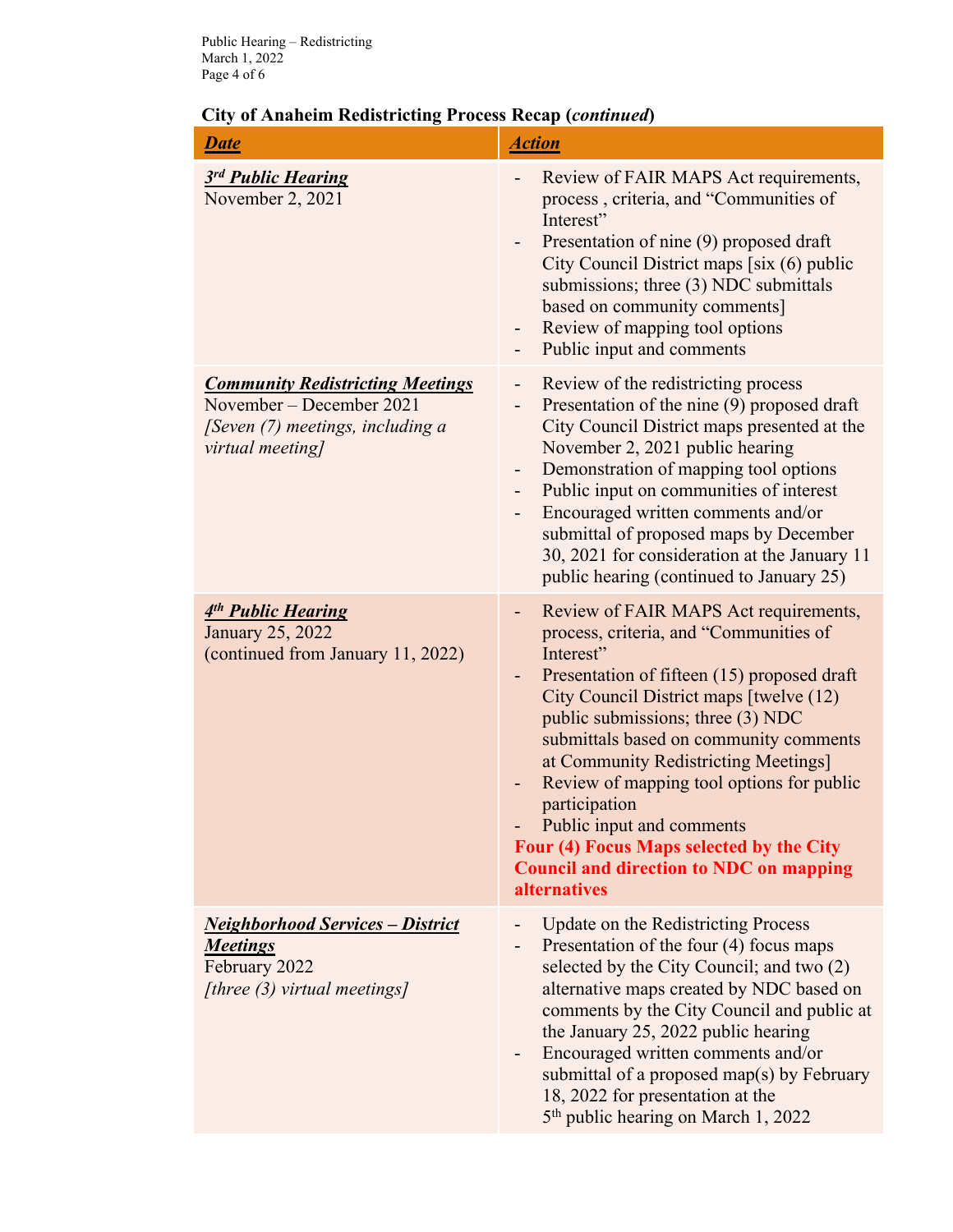Public Hearing – Redistricting March 1, 2022 Page 5 of 6

### *FOCUS MAPS*

California Elections Code Section 21608(d)(1) requires a draft map shall be published for at least seven days before being adopted by the City Council as a final map.

The four (4) focus maps [MAP 102, MAP 104, MAP 106, and MAP 114], including the alternative maps created by NDC following the January 25 public hearing [MAP 116 and MAP 117] were posted on the City's redistricting webpage at AnaheimRedisticting.org on February 2, 2022 for public review and comment. Each map includes its supporting demographic summary [Attachment Nos. 2 – 7].



| Map No. | <b>Submitter/ District R Number</b>      | <b>Population-Balanced</b> |
|---------|------------------------------------------|----------------------------|
| 102     | David Klawe                              | Yes                        |
| 104     | <b>National Demographics Corporation</b> | Yes                        |
| 106     | <b>National Demographics Corporation</b> | Yes                        |
| 114     | Anaheim Now / DistrictR 86593            | Yes                        |
| 116     | <b>National Demographics Corporation</b> | Yes                        |
| 117     | <b>National Demographics Corporation</b> | Yes                        |

#### *WRITTEN COMMENTS*

Included [Attachment No. 10] for City Council consideration are the written testimony received from members of the public between January 26, 2022 and February 23, 2022. This information will be received and filed by the City Council and included as part of the official records of the redistricting process.